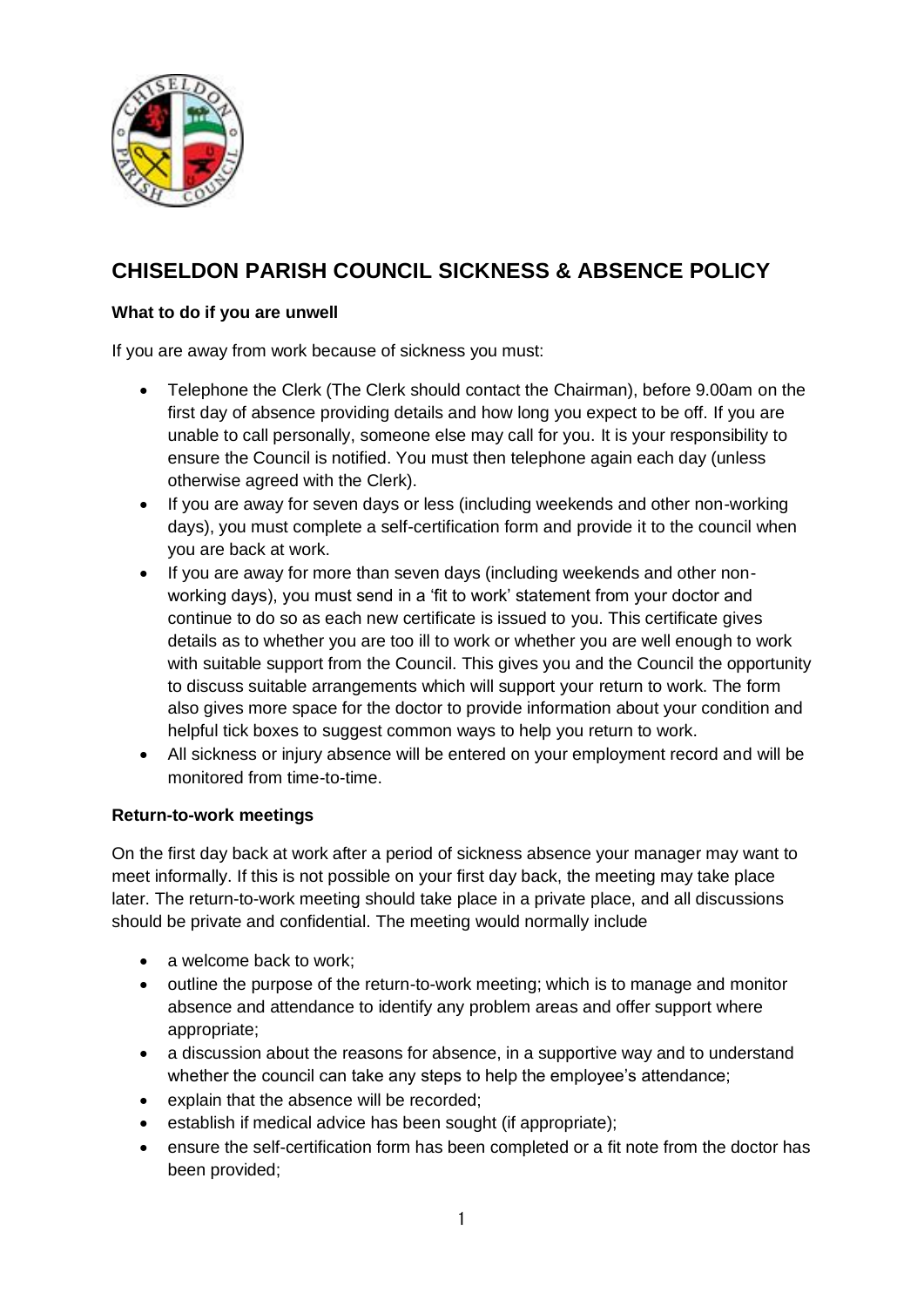

- a discussion on absence over the last 52 weeks, the impact on pay and any next steps; and
- a handover of work where appropriate.
- Sometimes it is not practical to have return to work interviews after every absence so the council may decide to do so only after 2 absences in a 2-month period, or where the absence is work-related.

Notes will be taken and confidentially filed.

## **Medical appointments**

The council recognises that employees will, from time to time, need to attend medical appointments. Please try to arrange medical appointments in your own time or, if this is not possible, at times that will cause the minimum amount of absence from work or inconvenience to the council. The council will allow reasonable time off work with pay for such appointments. (Up to 2 hours per month)

## **Statutory Sick Pay**

If you are ill and unable to attend work, you may be entitled to Statutory Sick Pay (SSP). SSP is currently paid after 4 Qualifying Days absence from work. The Qualifying Days are your normal working days that are in your contract. Tax and National Insurance will be deducted from SSP and if you earn below the lower earnings limit, you will not qualify for SSP. The Parish Council will pay your standard contractual salary until SSP is activated.

Please refer to your contract of employment for how the Parish Council will pay you for long term sickness absence.

#### **Medical advice**

The Council may want to obtain advice on your fitness for work from occupational health advisers or medical practitioners. Examples of when the Council might refer to occupational health or a medical practitioner include the following:

- to seek a medical report on your illness or injury;
- to establish when you might be able to return to work;
- to understand when you are likely to be fully fit to resume your normal duties;
- to understand what alternative duties you might be fit to undertake if you are unfit to resume your normal duties;
- to understand when you are likely to be fit to undertake any alternative duties;
- to ask for guidance on your condition, for example if there is a possibility that you are disabled or ambiguity as to the exact nature of the condition;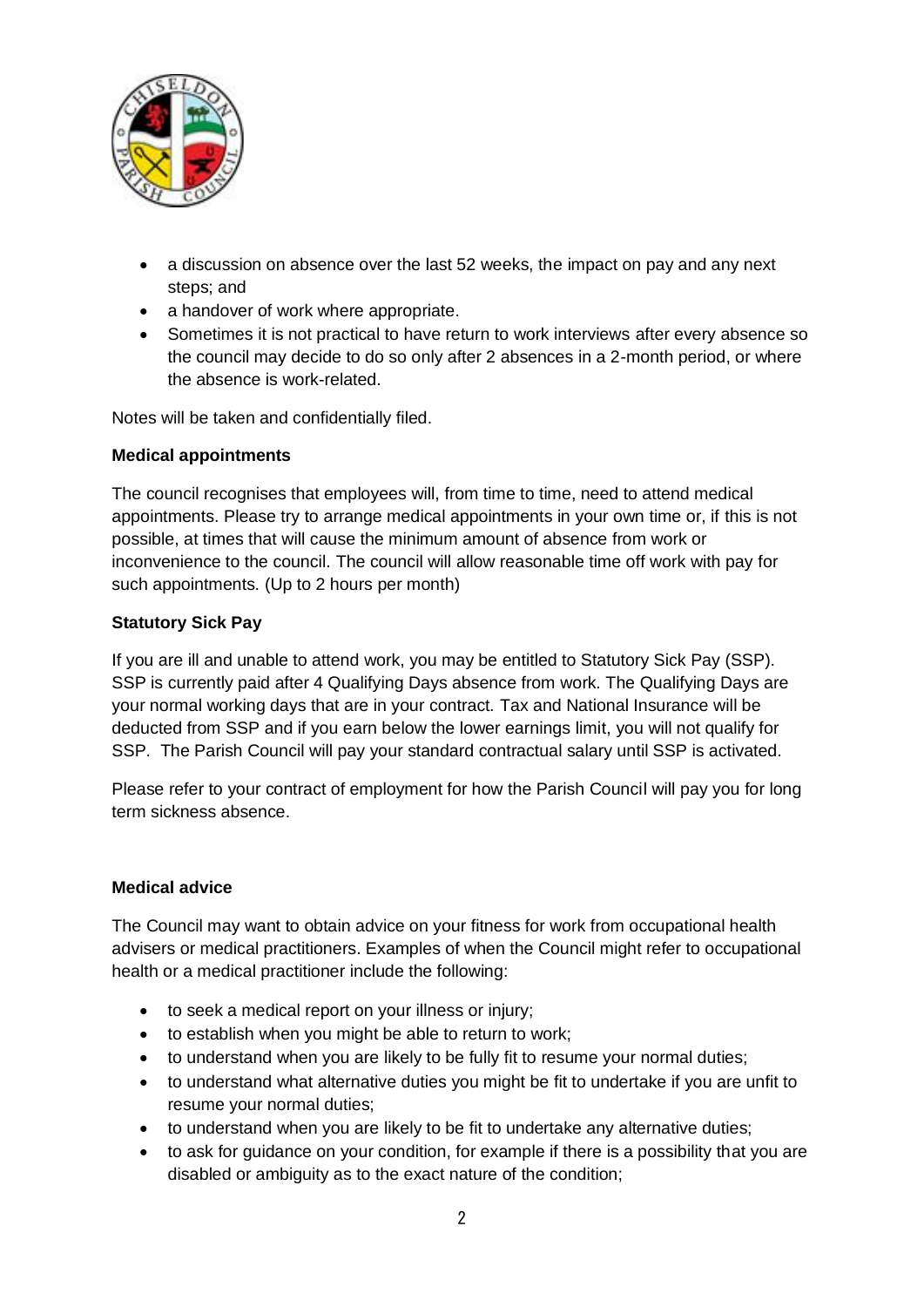

- to ask what reasonable adjustments could be made to working conditions or premises to facilitate a return to work;
- to understand the likely recurrence of the illness or injury once you have returned to work; and
- to discuss any adjustments that could be made to accommodate your disability, if you are disabled.

The Council will pay the cost of the report and you will have the right to see it. The Council will also be provided with a copy of the report and once we have seen it, we will want to meet you to discuss the findings and consider options available to you.

If you choose not to consent to an Occupational Health referral, any decisions in relation to your employment may be made without the benefit of access to medical reports.

All employers have duty to provide a safe place of work which includes the physical environment as well as mental health. There are a range of initiatives that can promote health and wellbeing (see Fit for Work: https://fitforwork.org). Also, the Health and Safety Executive has useful information on their website including a stress risk assessment (www.hse.gov.uk/stress/risk-assessment.htm).

## **Persistent short-term absence**

Persistent short-term absence is where an employee is frequently absent from work for relatively short periods due to sickness. We understand most employees will have some short-term sickness absence from time to time. However, if you are frequently and persistently absent from work, this can damage efficiency and productivity, and place an additional burden of work on your colleagues and councillors.

Therefore, it is essential that frequent absence is dealt with promptly and consistently and in some circumstances, the Council may begin a capability or disciplinary procedure as part of the absence management process. If we do so, we will meet with you to set attendance targets. Following a review meeting we may issue a formal warning if those targets are not met. You will be given written notice in advance of any formal meeting and you can be accompanied by a work colleague or trade union representative. You may appeal against a formal warning. If your absence remains unacceptable after a second formal warning, the council may bring your employment to an end following consultation with you.

If frequent absence is due to an underlying long-term health condition then we will also request, with consent, a medical report either from an Occupational Health Physician or your G.P. or consultant to establish further information about your health and how the council can support your attendance.

When considering the reasons for absence, and deciding on whether a formal meeting is appropriate, the council will not consider any pregnancy related absence. The council will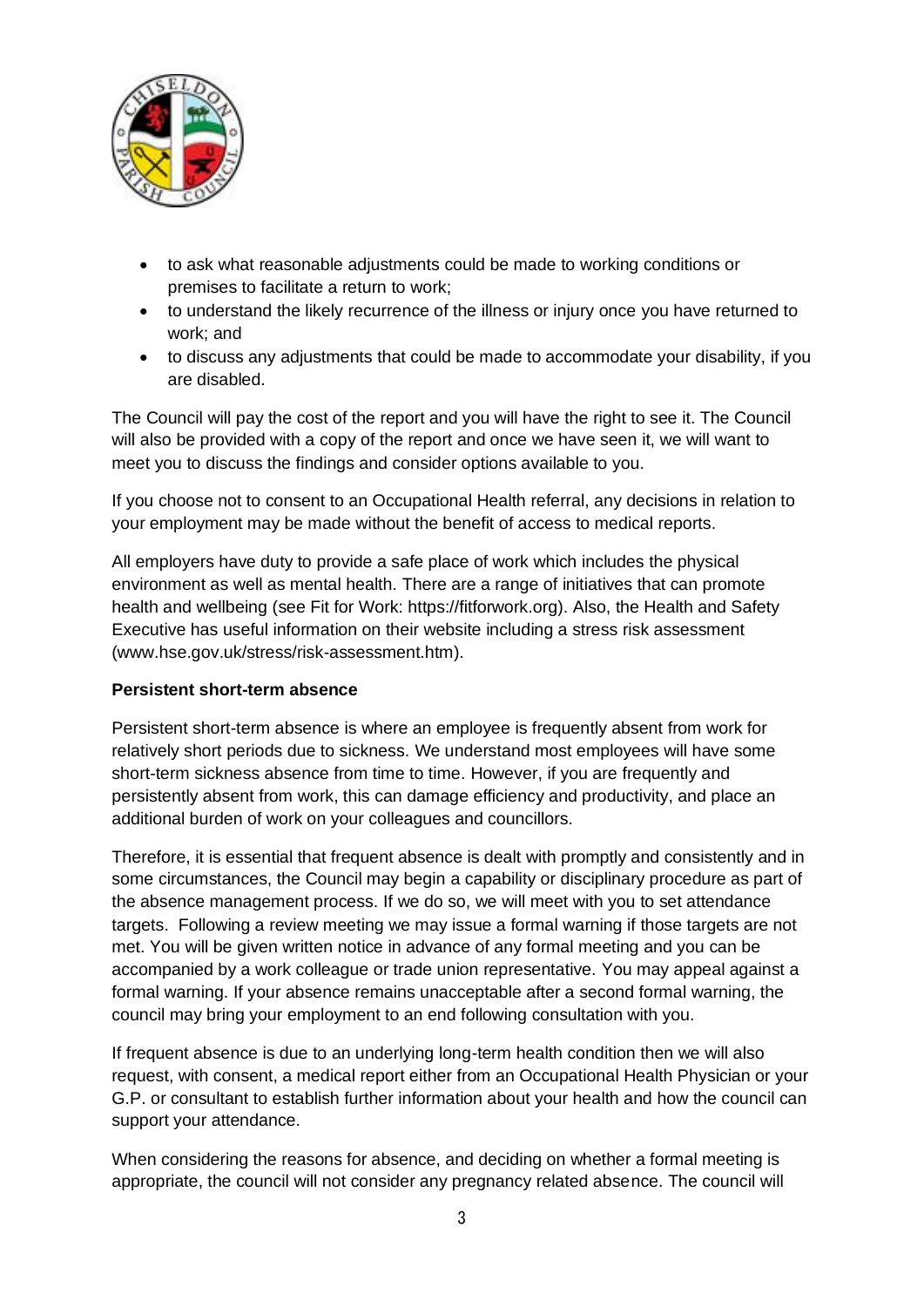

also make adjustments where absences are related to a disability by allowing a higher level of absence before considering whether disciplinary action is appropriate.

The council will consider any alternative employment options before making any decision about ending employment. You will have the right to be accompanied by a work colleague or trade union representative at formal meetings and a right of appeal against a formal warning or dismissal sanction. The monitoring of absence operates on a rolling 52-week period.

Where it appears that there is no acceptable reason for an absence or if you have not followed the correct absence notification procedure, the matter should be treated as a conduct issue and dealt with under the disciplinary procedure.

If an employee abuses the sickness scheme or is absent on account of sickness due or attributable to deliberate conduct prejudicial to recovery or the employee's own misconduct or neglect or active participation in professional sport or injury while working in the employee's own time on their own account for private gain or for another employer sick pay may be suspended.

## **Long-term absence**

As a guide, long term absence is any absence which lasts or is expected to last over 4 weeks. In all cases of long-term absence, it is essential for the Council to maintain contact with you. In cases where the return date is less certain this will take the form of consultation and will include:

- Discussions at the start of the absence and periodically throughout
- Obtaining better information on your health and likely prognosis, ideally through an Occupational Health Physician
- Where appropriate alerting you to the fact that your absence is becoming a problem, and
- Allowing you the opportunity to state your opinion of your condition and giving consideration to that opinion

Where ill-health means that you are unlikely to return to work for a long period of time, the council may need to consider bringing your employment to an end. In these circumstances, the council will:

- Review your absence record to assess whether or not it is sufficient to justify dismissal
- Consult with you
- Obtain up-to-date medical advice
- Advise you in writing as soon as it is established that termination of employment has become a possibility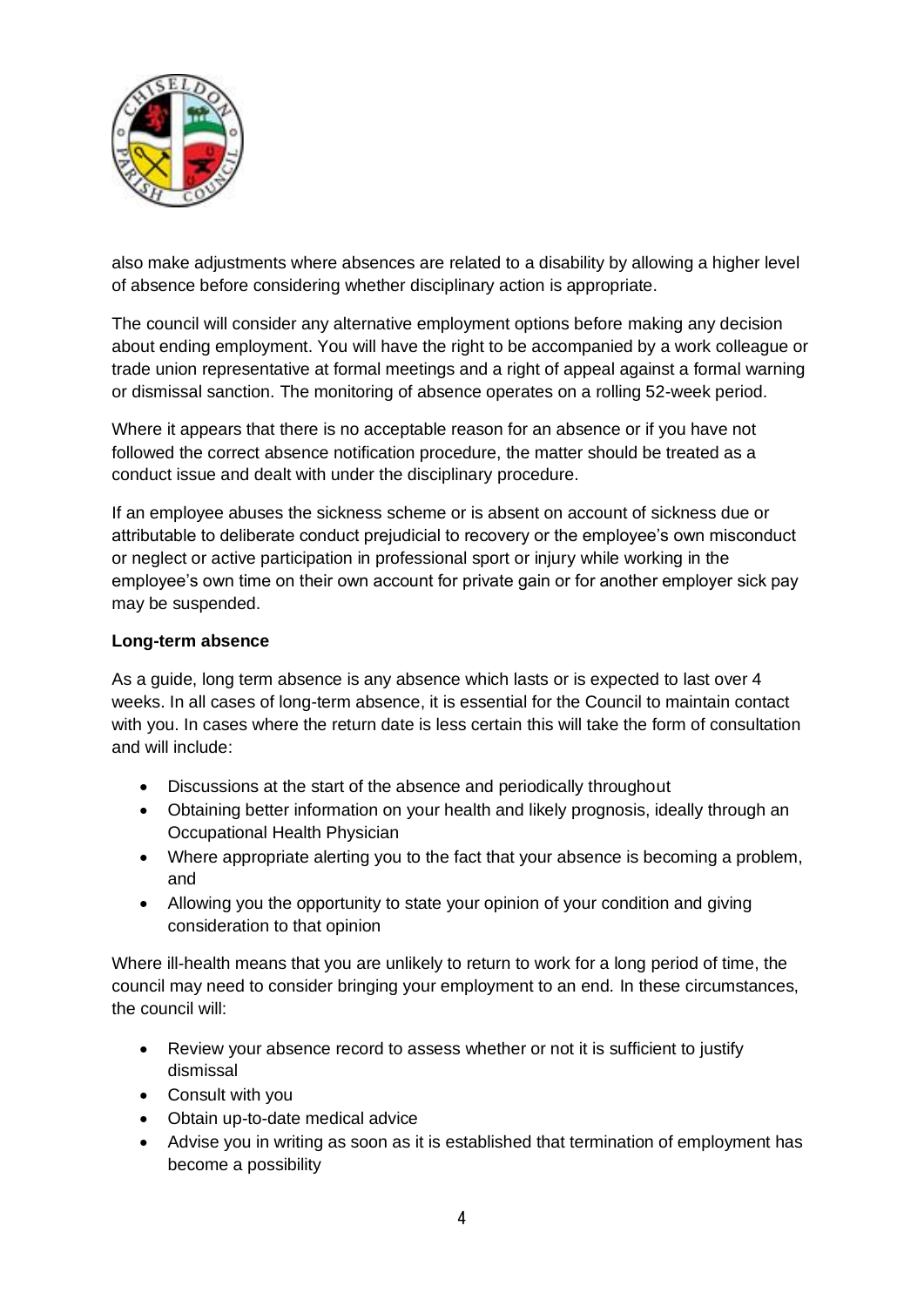

- Discuss whether you may be able to access benefits from the Local Government Pension Scheme (where appropriate)
- Meet with you to discuss the options and consider your views on continuing employment before any decisions are made, allowing you to be accompanied by a work colleague or trade union representative
- Review if there are any alternative jobs that you could do prior to taking any decision on whether or not to dismiss
- Allow a right of appeal against any decision to dismiss you on grounds of long-term ill health
- Following this meeting, inform you of the final decision

# **Absence as a result of disability**

Where you experience sickness absence as a result of a disability it will be treated in line with the provisions contained within the Equality Act 2010 (formerly as part of the Disability Discrimination Act 1995). This will include considering whether any reasonable adjustments can be made.

## **Data protection**

The Council will treat personal data collected during the absence management process in accordance with its data protection policy on processing special categories of personal data. Information about how your data is used and the basis for processing your data will be provided in our employee privacy notice. When relying on legitimate interests as the legal ground for processing your data, you can object to the processing.

This is a non-contractual procedure which will be reviewed from time to time.

Date of policy: April 2020 Approving committee: Full Council Date of committee meeting: 9<sup>th</sup> November 2020 Policy version reference:1 Supersedes: n/a Policy effective from: 9<sup>th</sup> November 2020 Date for next review: November 2021

Reviewed and approved 10.3.22 Full Council meeting. No changes.

Last reviewed Nov 2020.

Date for next review March 2023.

— policy ends here —